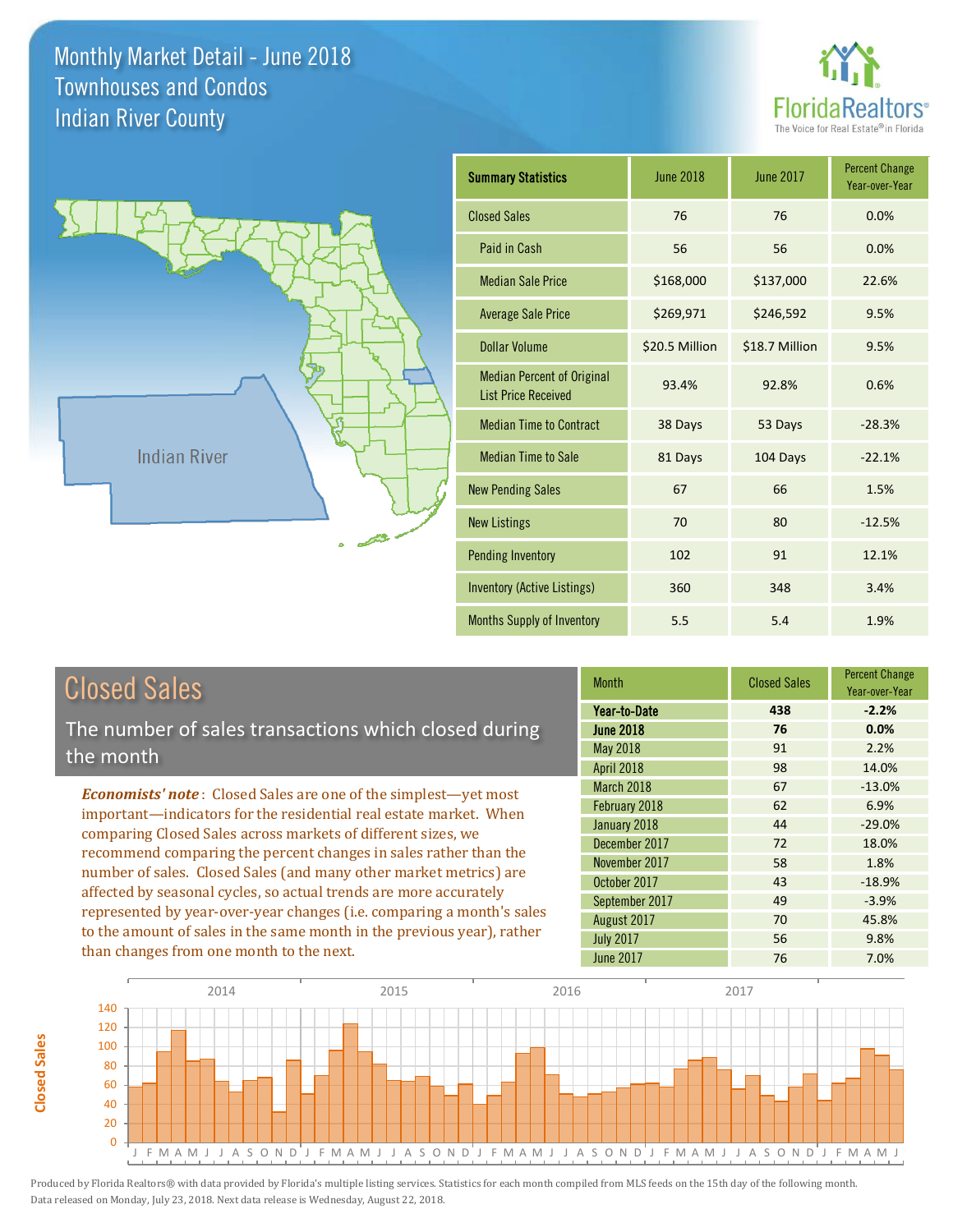

| Cash Sales                                                                     | <b>Month</b>      | <b>Cash Sales</b> | <b>Percent Change</b><br>Year-over-Year |
|--------------------------------------------------------------------------------|-------------------|-------------------|-----------------------------------------|
|                                                                                | Year-to-Date      | 330               | $-0.6%$                                 |
| The number of Closed Sales during the month in which                           | <b>June 2018</b>  | 56                | 0.0%                                    |
| buyers exclusively paid in cash                                                | May 2018          | 64                | $-3.0%$                                 |
|                                                                                | <b>April 2018</b> | 75                | 10.3%                                   |
|                                                                                | March 2018        | 49                | $-9.3%$                                 |
|                                                                                | February 2018     | 45                | 0.0%                                    |
| <b>Economists' note:</b> Cash Sales can be a useful indicator of the extent to | January 2018      | 41                | $-4.7%$                                 |
| which investors are participating in the market. Why? Investors are            | December 2017     | 53                | 8.2%                                    |
| far more likely to have the funds to purchase a home available up front,       | November 2017     | 33                | $-26.7%$                                |

whereas the typical homebuyer requires a mortgage or some other form of financing. There are, of course, many possible exceptions, so this statistic should be interpreted with care.

| IIIUILII          | uusn ouros | Year-over-Year |
|-------------------|------------|----------------|
| Year-to-Date      | 330        | $-0.6%$        |
| <b>June 2018</b>  | 56         | 0.0%           |
| <b>May 2018</b>   | 64         | $-3.0%$        |
| <b>April 2018</b> | 75         | 10.3%          |
| March 2018        | 49         | $-9.3%$        |
| February 2018     | 45         | 0.0%           |
| January 2018      | 41         | $-4.7%$        |
| December 2017     | 53         | 8.2%           |
| November 2017     | 33         | $-26.7%$       |
| October 2017      | 28         | $-24.3%$       |
| September 2017    | 37         | 15.6%          |
| August 2017       | 56         | 55.6%          |
| <b>July 2017</b>  | 41         | 28.1%          |
| <b>June 2017</b>  | 56         | 14.3%          |



# Cash Sales as a Percentage of Closed Sales

The percentage of Closed Sales during the month which were Cash Sales

*Economists' note* : This statistic is simply another way of viewing Cash Sales. The remaining percentages of Closed Sales (i.e. those not paid fully in cash) each month involved some sort of financing, such as mortgages, owner/seller financing, assumed loans, etc.

| <b>Month</b>      | <b>Percent of Closed</b><br>Sales Paid in Cash | <b>Percent Change</b><br>Year-over-Year |
|-------------------|------------------------------------------------|-----------------------------------------|
| Year-to-Date      | 75.3%                                          | 1.6%                                    |
| <b>June 2018</b>  | 73.7%                                          | 0.0%                                    |
| May 2018          | 70.3%                                          | $-5.3%$                                 |
| <b>April 2018</b> | 76.5%                                          | $-3.3%$                                 |
| March 2018        | 73.1%                                          | 4.3%                                    |
| February 2018     | 72.6%                                          | $-6.4%$                                 |
| January 2018      | 93.2%                                          | 34.3%                                   |
| December 2017     | 73.6%                                          | $-8.3%$                                 |
| November 2017     | 56.9%                                          | $-27.9%$                                |
| October 2017      | 65.1%                                          | $-6.7%$                                 |
| September 2017    | 75.5%                                          | 20.4%                                   |
| August 2017       | 80.0%                                          | 6.7%                                    |
| <b>July 2017</b>  | 73.2%                                          | 16.7%                                   |
| <b>June 2017</b>  | 73.7%                                          | 6.8%                                    |

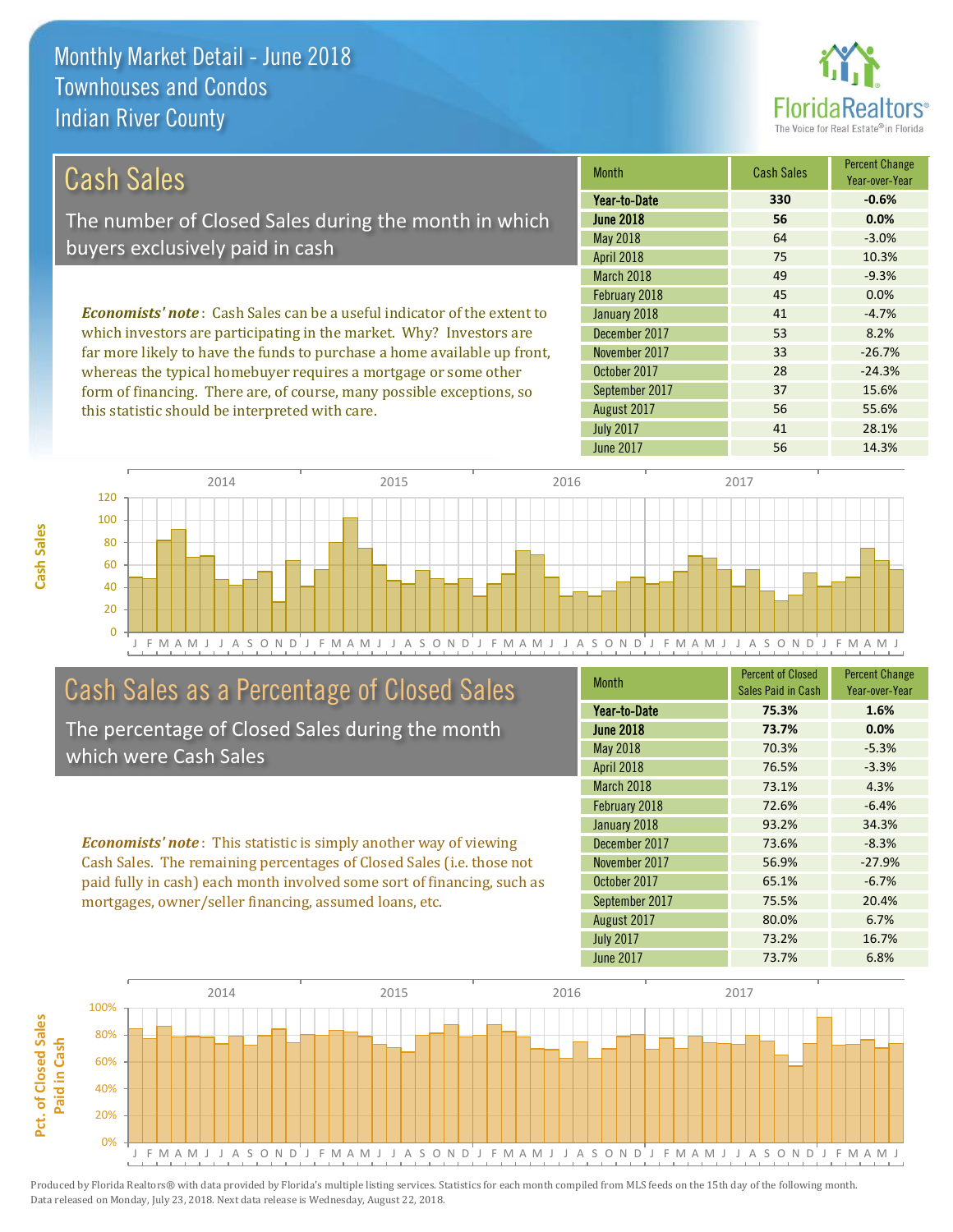

#### Month Median Sale Price Percent Change Year-over-Year June 2018 **\$168,000 22.6%** Year-to-Date **\$145,000 3.9%** November 2017 **\$136,998** 24.5%  $\text{May } 2018$   $\text{5140,000}$   $\text{-3.4\%}$ April 2018 **\$172,000** -5.9% January 2018 **\$127,500** \$127,500 December 2017 **\$138,500** 10.8% March 2018 **\$130,000** \$130,000 February 2018 **\$130,000** 5.3% October 2017 **\$139,900** 7.6% September 2017 **\$130,000** 1.6% August 2017 **\$127,750** 10.1% July 2017 **\$135,000** -22.0% June 2017 **\$137,000** 5.4% *Economists' note* : Median Sale Price is our preferred summary statistic for price activity because, unlike Average Sale Price, Median Sale Price is not sensitive to high sale prices for small numbers of homes that may not be characteristic of the market area. Keep in mind that median price trends over time are not always solely caused by changes in the general value of local real estate. Median sale price only reflects the values of the homes that *sold* each month, and the mix of the types of homes that sell can change over time. \$200K 2014 2015 2015 2016 2017 2018 2017 2017 2017 2017 Median Sale Price The median sale price reported for the month (i.e. 50% of sales were above and 50% of sales were below)



# Average Sale Price

The average sale price reported for the month (i.e. total sales in dollars divided by the number of sales)

*Economists' note* : Usually, we prefer Median Sale Price over Average Sale Price as a summary statistic for home prices. However, Average Sale Price does have its uses—particularly when it is analyzed alongside the Median Sale Price. For one, the relative difference between the two statistics can provide some insight into the market for higher-end homes in an area.

| <b>Month</b>     | <b>Average Sale Price</b> | <b>Percent Change</b><br>Year-over-Year |
|------------------|---------------------------|-----------------------------------------|
| Year-to-Date     | \$261,193                 | $-2.1%$                                 |
| <b>June 2018</b> | \$269,971                 | 9.5%                                    |
| May 2018         | \$206,948                 | $-15.5%$                                |
| April 2018       | \$375,618                 | 24.3%                                   |
| March 2018       | \$188,865                 | $-45.4%$                                |
| February 2018    | \$241,188                 | $-2.3%$                                 |
| January 2018     | \$241,693                 | 24.2%                                   |
| December 2017    | \$187,235                 | $-9.6%$                                 |
| November 2017    | \$211,846                 | 5.3%                                    |
| October 2017     | \$214,972                 | $-4.7%$                                 |
| September 2017   | \$284,391                 | 21.8%                                   |
| August 2017      | \$219,856                 | 49.9%                                   |
| <b>July 2017</b> | \$178,650                 | $-28.3%$                                |
| <b>June 2017</b> | \$246,592                 | 3.5%                                    |



Produced by Florida Realtors® with data provided by Florida's multiple listing services. Statistics for each month compiled from MLS feeds on the 15th day of the following month. Data released on Monday, July 23, 2018. Next data release is Wednesday, August 22, 2018.

**Average Sale Price**

**Average Sale Price**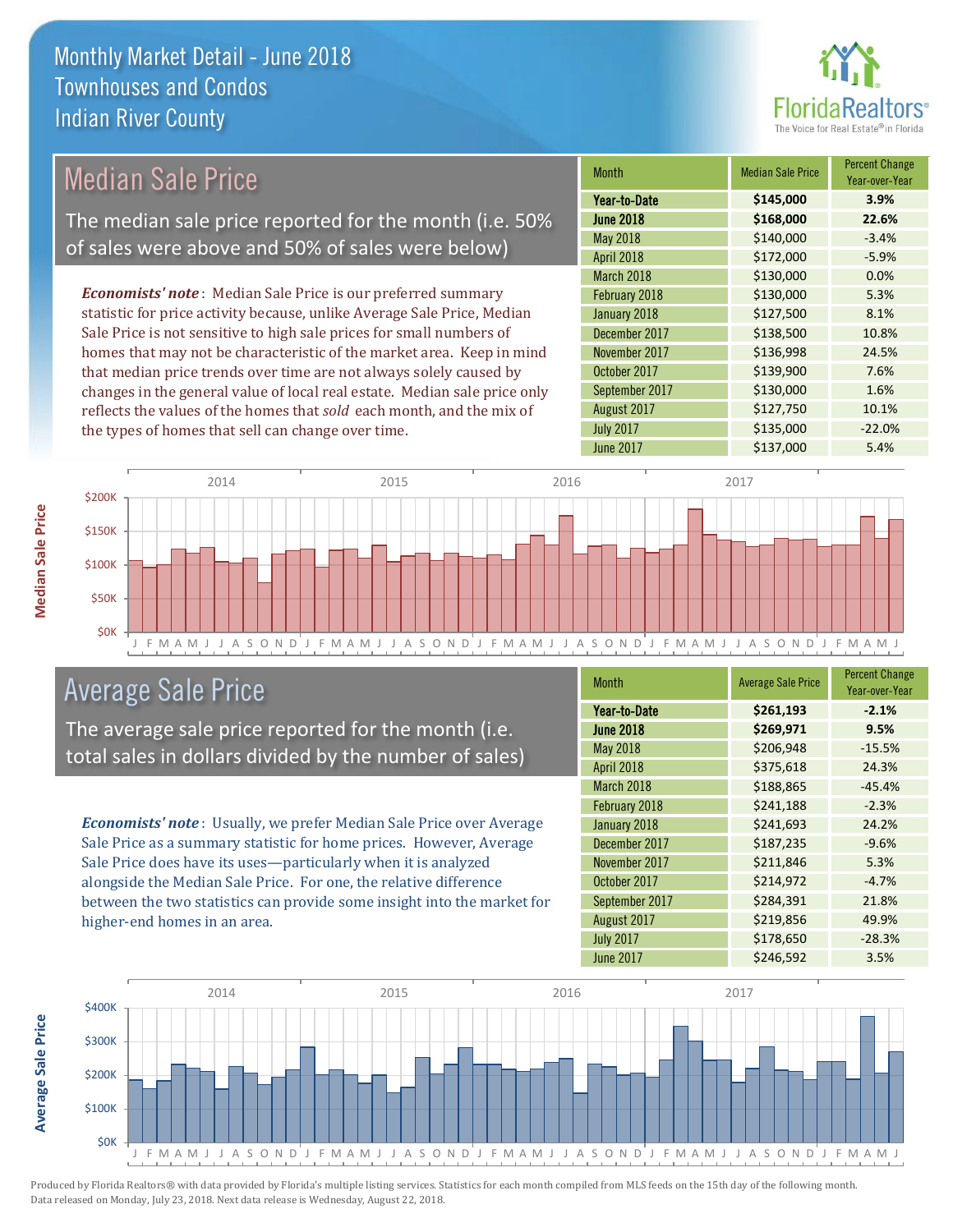

### Dollar Volume

The sum of the sale prices for all sales which closed during the month

*Economists' note* : Dollar Volume is simply the sum of all sale prices in a given time period, and can quickly be calculated by multiplying Closed Sales by Average Sale Price. It is a strong indicator of the health of the real estate industry in a market, and is of particular interest to real estate professionals, investors, analysts, and government agencies. Potential home sellers and home buyers, on the other hand, will likely be better served by paying attention to trends in the two components of Dollar Volume (i.e. sales and prices) individually.

| <b>Month</b>     | Dollar Volume   | <b>Percent Change</b><br>Year-over-Year |
|------------------|-----------------|-----------------------------------------|
| Year-to-Date     | \$114.4 Million | $-4.3%$                                 |
| <b>June 2018</b> | \$20.5 Million  | 9.5%                                    |
| <b>May 2018</b>  | \$18.8 Million  | $-13.6%$                                |
| April 2018       | \$36.8 Million  | 41.6%                                   |
| March 2018       | \$12.7 Million  | $-52.5%$                                |
| February 2018    | \$15.0 Million  | 4.5%                                    |
| January 2018     | \$10.6 Million  | $-11.8%$                                |
| December 2017    | \$13.5 Million  | 6.7%                                    |
| November 2017    | \$12.3 Million  | 7.2%                                    |
| October 2017     | \$9.2 Million   | $-22.7%$                                |
| September 2017   | \$13.9 Million  | 17.0%                                   |
| August 2017      | \$15.4 Million  | 118.5%                                  |
| <b>July 2017</b> | \$10.0 Million  | $-21.3%$                                |
| <b>June 2017</b> | \$18.7 Million  | 10.8%                                   |



# Median Percent of Original List Price Received

The median of the sale price (as a percentage of the original list price) across all properties selling during the month

*Economists' note* : The Median Percent of Original List Price Received is useful as an indicator of market recovery, since it typically rises as buyers realize that the market may be moving away from them and they need to match the selling price (or better it) in order to get a contract on the house. This is usually the last measure to indicate a market has shifted from down to up, so it is what we would call a *lagging* indicator.

| Month            | Med. Pct. of Orig.<br><b>List Price Received</b> | <b>Percent Change</b><br>Year-over-Year |
|------------------|--------------------------------------------------|-----------------------------------------|
| Year-to-Date     | 95.0%                                            | 1.3%                                    |
| <b>June 2018</b> | 93.4%                                            | 0.6%                                    |
| <b>May 2018</b>  | 95.4%                                            | 1.9%                                    |
| April 2018       | 95.7%                                            | 2.1%                                    |
| March 2018       | 95.0%                                            | 0.8%                                    |
| February 2018    | 93.9%                                            | $-0.8%$                                 |
| January 2018     | 95.2%                                            | 1.5%                                    |
| December 2017    | 95.9%                                            | 1.9%                                    |
| November 2017    | 94.6%                                            | 1.2%                                    |
| October 2017     | 95.2%                                            | 1.8%                                    |
| September 2017   | 92.3%                                            | $-2.7%$                                 |
| August 2017      | 94.8%                                            | 2.0%                                    |
| <b>July 2017</b> | 95.0%                                            | 4.2%                                    |
| <b>June 2017</b> | 92.8%                                            | $-1.1%$                                 |



Produced by Florida Realtors® with data provided by Florida's multiple listing services. Statistics for each month compiled from MLS feeds on the 15th day of the following month. Data released on Monday, July 23, 2018. Next data release is Wednesday, August 22, 2018.

**Med. Pct. of Orig.** 

Med. Pct. of Orig.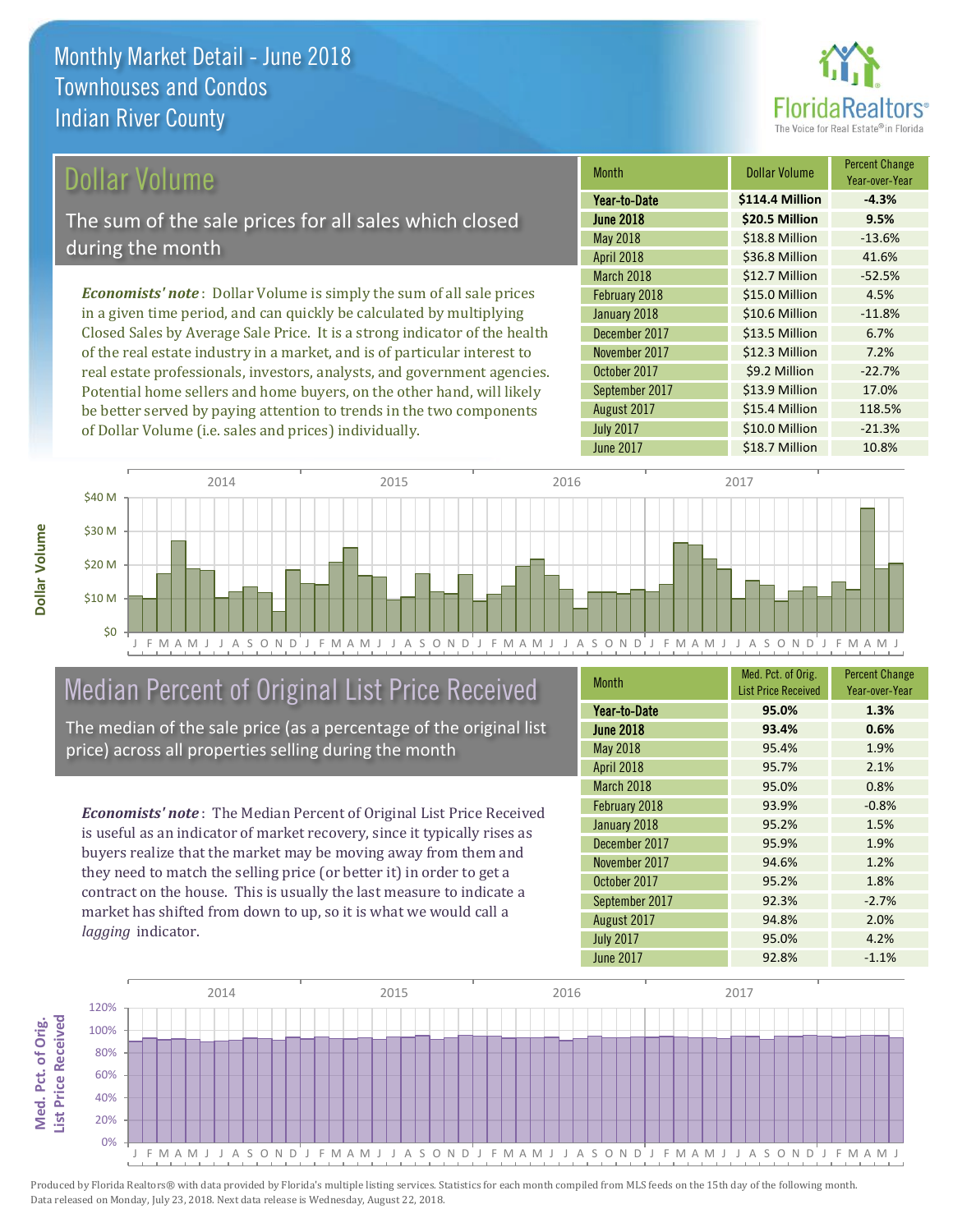

# Median Time to Contract

The median number of days between the listing date and contract date for all Closed Sales during the month

*Economists' note* : Like Time to Sale, Time to Contract is a measure of the length of the home selling process calculated for sales which closed during the month. The difference is that Time to Contract measures the number of days between the initial listing of a property and the signing of the contract which eventually led to the closing of the sale. When the gap between Median Time to Contract and Median Time to Sale grows, it is usually a sign of longer closing times and/or declining numbers of cash sales.

| <b>Month</b>     | <b>Median Time to</b><br>Contract | <b>Percent Change</b><br>Year-over-Year |
|------------------|-----------------------------------|-----------------------------------------|
| Year-to-Date     | 40 Days                           | $-28.6%$                                |
| <b>June 2018</b> | 38 Days                           | $-28.3%$                                |
| May 2018         | 38 Days                           | $-26.9%$                                |
| April 2018       | 37 Days                           | $-49.3%$                                |
| March 2018       | 41 Days                           | $-18.0%$                                |
| February 2018    | 44 Days                           | $-41.3%$                                |
| January 2018     | 54 Days                           | 20.0%                                   |
| December 2017    | 46 Days                           | $-43.2%$                                |
| November 2017    | 80 Days                           | 2.6%                                    |
| October 2017     | 46 Days                           | 2.2%                                    |
| September 2017   | 80 Days                           | $-4.8%$                                 |
| August 2017      | 40 Days                           | $-25.9%$                                |
| <b>July 2017</b> | 46 Days                           | $-34.3%$                                |
| <b>June 2017</b> | 53 Days                           | $-39.8%$                                |



## Median Time to Sale

**Median Time to** 

**Median Time to** 

The median number of days between the listing date and closing date for all Closed Sales during the month

*Economists' note* : Time to Sale is a measure of the length of the home selling process, calculated as the number of days between the initial listing of a property and the closing of the sale. *Median* Time to Sale is the amount of time the "middle" property selling this month was on the market. That is, 50% of homes selling this month took *less* time to sell, and 50% of homes took *more* time to sell. Median Time to Sale gives a more accurate picture than Average Time to Sale, which can be skewed upward by small numbers of properties taking an abnormally long time to sell.

| <b>Month</b>     | <b>Median Time to Sale</b> | <b>Percent Change</b><br>Year-over-Year |
|------------------|----------------------------|-----------------------------------------|
| Year-to-Date     | 81 Days                    | $-14.7%$                                |
| <b>June 2018</b> | 81 Days                    | $-22.1%$                                |
| <b>May 2018</b>  | 82 Days                    | $-10.9%$                                |
| April 2018       | 79 Days                    | $-24.0%$                                |
| March 2018       | 77 Days                    | $-16.3%$                                |
| February 2018    | 79 Days                    | $-30.7%$                                |
| January 2018     | 95 Days                    | 9.2%                                    |
| December 2017    | 81 Days                    | $-22.9%$                                |
| November 2017    | 113 Days                   | $-15.7%$                                |
| October 2017     | 102 Days                   | 36.0%                                   |
| September 2017   | 120 Days                   | $-11.8%$                                |
| August 2017      | 82 Days                    | $-9.9%$                                 |
| <b>July 2017</b> | 116 Days                   | $-4.9%$                                 |
| <b>June 2017</b> | 104 Days                   | $-16.8%$                                |

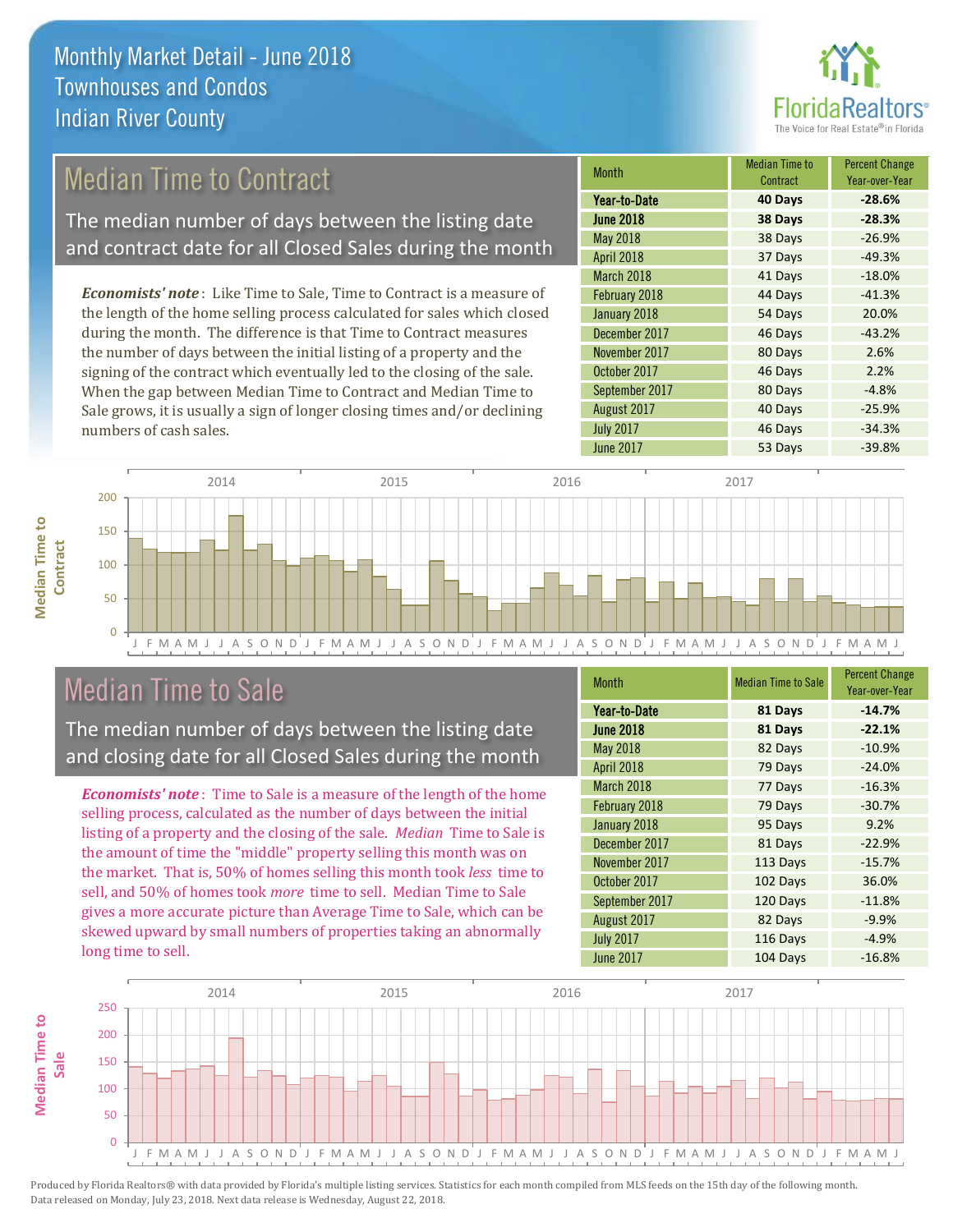distressed properties for sale.



| New Pending Sales                                                              | <b>Month</b>      | <b>New Pending Sales</b> | <b>Percent Change</b><br>Year-over-Year |
|--------------------------------------------------------------------------------|-------------------|--------------------------|-----------------------------------------|
|                                                                                | Year-to-Date      | 514                      | 7.3%                                    |
| The number of listed properties that went under                                | <b>June 2018</b>  | 67                       | 1.5%                                    |
| contract during the month                                                      | May 2018          | 79                       | 17.9%                                   |
|                                                                                | <b>April 2018</b> | 93                       | 12.0%                                   |
|                                                                                | March 2018        | 103                      | $-1.9%$                                 |
| <b>Economists' note</b> : Because of the typical length of time it takes for a | February 2018     | 89                       | 23.6%                                   |
| sale to close, economists consider Pending Sales to be a decent                | January 2018      | 83                       | $-3.5%$                                 |
| indicator of potential future Closed Sales. It is important to bear in         | December 2017     | 47                       | $-23.0%$                                |
| mind, however, that not all Pending Sales will be closed successfully.         | November 2017     | 70                       | $-2.8%$                                 |
| So, the effectiveness of Pending Sales as a future indicator of Closed         | October 2017      | 54                       | 25.6%                                   |
| Sales is susceptible to changes in market conditions such as the               | September 2017    | 35                       | $-46.2%$                                |

J F M A M J J A S O N D J F M A M J J A S O N D J F M A M J J A S O N D J F M A M J J A S O N D J F M A M J  $\Omega$ 50 100 150 200 2014 2015 2015 2016 2017 2018 2017 2017 2017 2017

# New Listings

The number of properties put onto the market during the month

availability of financing for homebuyers and the inventory of

*Economists' note* : New Listings tend to rise in delayed response to increasing prices, so they are often seen as a lagging indicator of market health. As prices rise, potential sellers raise their estimations of value—and in the most recent cycle, rising prices have freed up many potential sellers who were previously underwater on their mortgages. Note that in our calculations, we take care to not include properties that were recently taken off the market and quickly relisted, since these are not really *new* listings.

| <b>Month</b>     | <b>New Listings</b> | <b>Percent Change</b><br>Year-over-Year |
|------------------|---------------------|-----------------------------------------|
| Year-to-Date     | 660                 | 13.4%                                   |
| <b>June 2018</b> | 70                  | $-12.5%$                                |
| <b>May 2018</b>  | 75                  | $-15.7%$                                |
| April 2018       | 117                 | 28.6%                                   |
| March 2018       | 128                 | 33.3%                                   |
| February 2018    | 144                 | 22.0%                                   |
| January 2018     | 126                 | 16.7%                                   |
| December 2017    | 68                  | 0.0%                                    |
| November 2017    | 79                  | $-11.2%$                                |
| October 2017     | 94                  | 49.2%                                   |
| September 2017   | 46                  | $-28.1%$                                |
| August 2017      | 71                  | 18.3%                                   |
| <b>July 2017</b> | 56                  | 24.4%                                   |
| <b>June 2017</b> | 80                  | 17.6%                                   |

August 2017 **67 67** 21.8% July 2017 67 42.6% June 2017 **66 34.7%** 



Produced by Florida Realtors® with data provided by Florida's multiple listing services. Statistics for each month compiled from MLS feeds on the 15th day of the following month. Data released on Monday, July 23, 2018. Next data release is Wednesday, August 22, 2018.

**New Listings**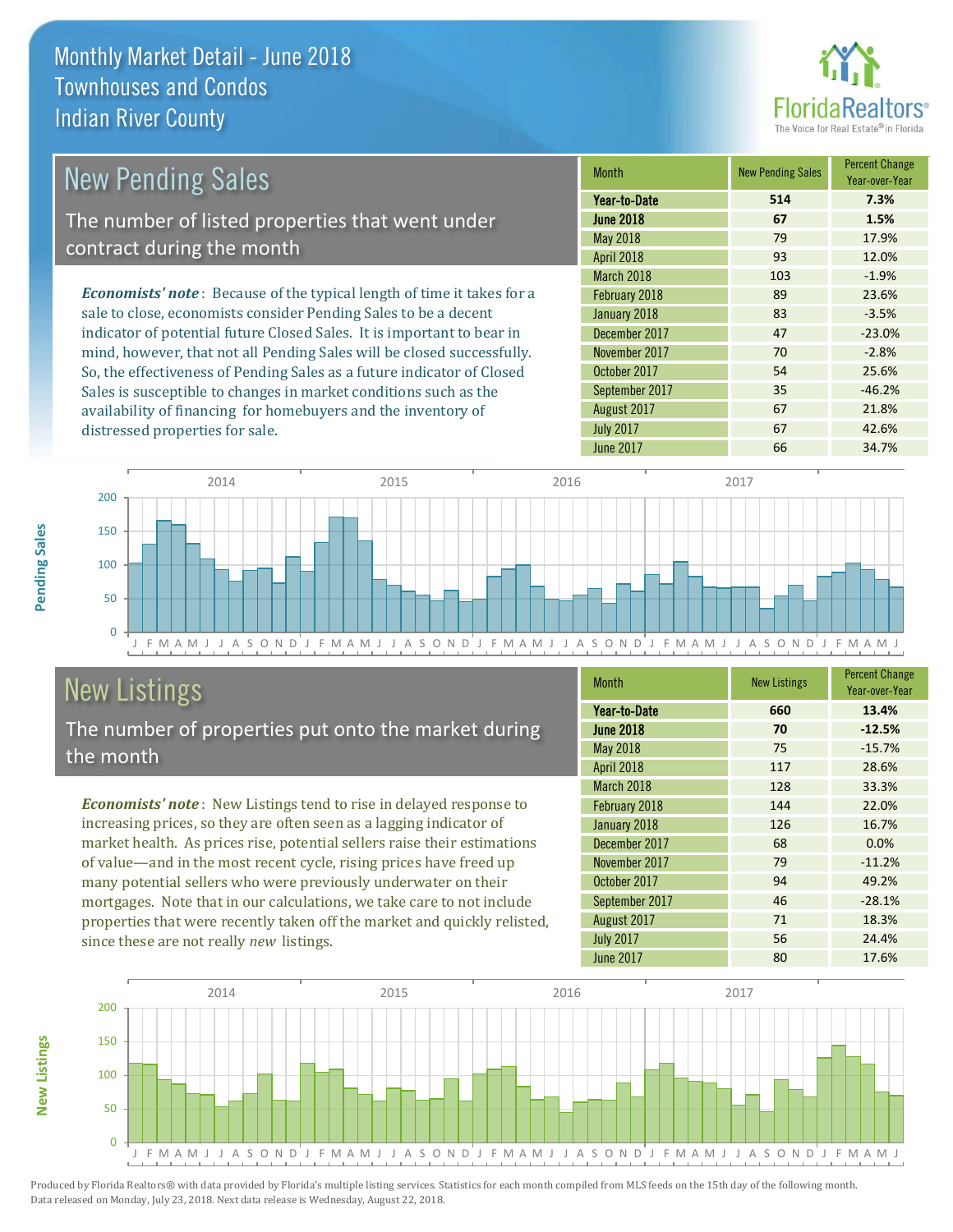

### Inventory (Active Listings) The number of property listings active at the end of the month

*Economists' note* : There are a number of ways to define and calculate Inventory. Our method is to simply count the number of active listings on the last day of the month, and hold this number to compare with the same month the following year. Inventory rises when New Listings are outpacing the number of listings that go off-market (regardless of whether they actually sell). Likewise, it falls when New Listings aren't keeping up with the rate at which homes are going off-market.

| <b>Month</b>             | Inventory | <b>Percent Change</b><br>Year-over-Year |
|--------------------------|-----------|-----------------------------------------|
| <b>YTD (Monthly Avg)</b> | 399       | 8.1%                                    |
| <b>June 2018</b>         | 360       | 3.4%                                    |
| May 2018                 | 407       | 11.2%                                   |
| April 2018               | 423       | 19.8%                                   |
| March 2018               | 415       | 15.9%                                   |
| February 2018            | 421       | 3.4%                                    |
| January 2018             | 369       | $-3.1%$                                 |
| December 2017            | 326       | $-0.9%$                                 |
| November 2017            | 313       | $-10.1%$                                |
| October 2017             | 347       | 7.1%                                    |
| September 2017           | 315       | 3.6%                                    |
| August 2017              | 314       | $-1.9%$                                 |
| <b>July 2017</b>         | 326       | 1.9%                                    |
| <b>June 2017</b>         | 348       | 3.6%                                    |



# Months Supply of Inventory

An estimate of the number of months it will take to deplete the current Inventory given recent sales rates

*Economists' note* : MSI is a useful indicator of market conditions. The benchmark for a balanced market (favoring neither buyer nor seller) is 5.5 months of inventory. Anything higher is traditionally a buyers' market, and anything lower is a sellers' market. There is no single accepted way of calculating MSI. A common method is to divide current Inventory by the most recent month's Closed Sales count, but this count is a usually poor predictor of future Closed Sales due to seasonal cycles. To eliminate seasonal effects, we use the 12-month average of monthly Closed Sales instead.

| <b>Month</b>             | <b>Months Supply</b> | <b>Percent Change</b><br>Year-over-Year |
|--------------------------|----------------------|-----------------------------------------|
| <b>YTD (Monthly Avg)</b> | 6.2                  | 6.9%                                    |
| <b>June 2018</b>         | 5.5                  | 1.9%                                    |
| <b>May 2018</b>          | 6.2                  | 8.8%                                    |
| <b>April 2018</b>        | 6.5                  | 18.2%                                   |
| March 2018               | 6.5                  | 18.2%                                   |
| February 2018            | 6.5                  | 1.6%                                    |
| January 2018             | 5.7                  | $-5.0%$                                 |
| December 2017            | 4.9                  | $-9.3%$                                 |
| November 2017            | 4.8                  | $-15.8%$                                |
| October 2017             | 5.3                  | 0.0%                                    |
| September 2017           | 4.8                  | $-4.0%$                                 |
| August 2017              | 4.7                  | $-7.8%$                                 |
| <b>July 2017</b>         | 5.1                  | 2.0%                                    |
| <b>June 2017</b>         | 5.4                  | 3.8%                                    |

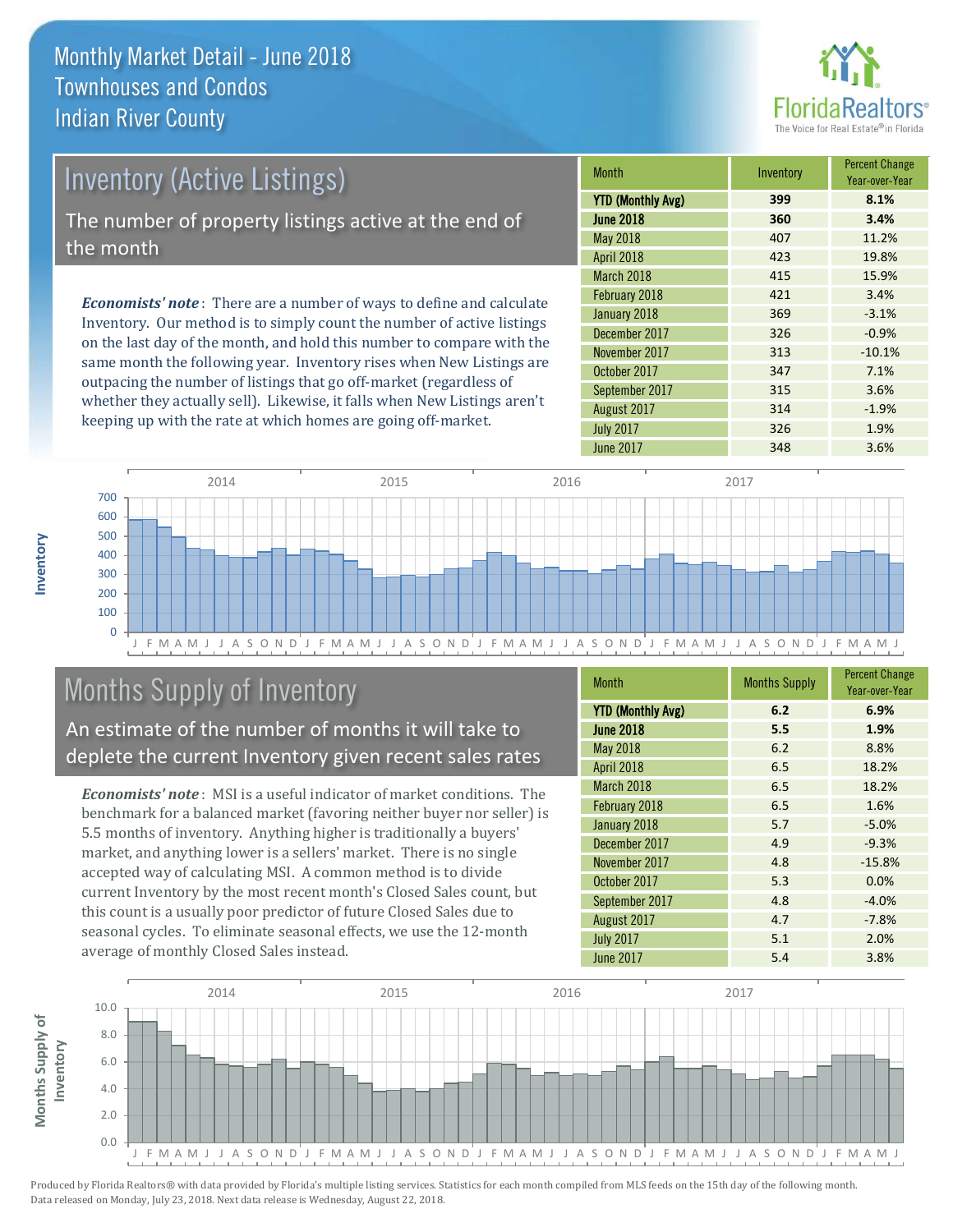

# Closed Sales by Sale Price

The number of sales transactions which closed during the month

*Economists' note:* Closed Sales are one of the simplest—yet most important—indicators for the residential real estate market. When comparing Closed Sales across markets of different sizes, we recommend comparing the percent changes in sales rather than the number of sales. Closed Sales (and many other market metrics) are affected by seasonal cycles, so actual trends are more accurately represented by year-over-year changes (i.e. comparing a month's sales to the amount of sales in the same month in the previous year), rather than changes from one month to the next.

| Sale Price            | <b>Closed Sales</b> | <b>Percent Change</b><br>Year-over-Year |
|-----------------------|---------------------|-----------------------------------------|
| Less than \$50,000    | $\Omega$            | $-100.0%$                               |
| \$50,000 - \$99,999   | 10                  | $-28.6%$                                |
| $$100,000 - $149,999$ | 22                  | 0.0%                                    |
| $$150,000 - $199,999$ | 12                  | 20.0%                                   |
| \$200,000 - \$249,999 | 5                   | $-50.0%$                                |
| \$250,000 - \$299,999 | 9                   | 800.0%                                  |
| \$300,000 - \$399,999 | 6                   | 50.0%                                   |
| \$400,000 - \$599,999 | 8                   | 60.0%                                   |
| \$600,000 - \$999,999 | $\mathbf{1}$        | $-66.7%$                                |
| \$1,000,000 or more   | 3                   | 0.0%                                    |



### Median Time to Contract by Sale Price The median number of days between the listing date and contract date for all Closed Sales during the month

*Economists' note* : Like Time to Sale, Time to Contract is a measure of the length of the home selling process calculated for sales which closed during the month. The difference is that Time to Contract measures the number of days between the initial listing of a property and the signing of the contract which eventually led to the closing of the sale. When the gap between Median Time to Contract and Median Time to Sale grows, it is usually a sign of longer closing times and/or declining numbers of cash sales.

| Sale Price            | <b>Median Time to</b><br>Contract | <b>Percent Change</b><br>Year-over-Year |
|-----------------------|-----------------------------------|-----------------------------------------|
| Less than \$50,000    | (No Sales)                        | N/A                                     |
| \$50,000 - \$99,999   | 37 Days                           | $-38.3%$                                |
| $$100,000 - $149,999$ | 28 Days                           | $-17.6%$                                |
| \$150,000 - \$199,999 | 52 Days                           | 26.8%                                   |
| \$200,000 - \$249,999 | 40 Days                           | $-57.9%$                                |
| \$250,000 - \$299,999 | 32 Days                           | $-91.3%$                                |
| \$300,000 - \$399,999 | 256 Days                          | 120.7%                                  |
| \$400,000 - \$599,999 | 101 Days                          | $-25.7%$                                |
| \$600,000 - \$999,999 | 8 Days                            | $-46.7%$                                |
| \$1,000,000 or more   | 77 Days                           | $-54.7%$                                |



Produced by Florida Realtors® with data provided by Florida's multiple listing services. Statistics for each month compiled from MLS feeds on the 15th day of the following month. Data released on Monday, July 23, 2018. Next data release is Wednesday, August 22, 2018.

**Median Time to Contract**

**Median Time to Contract**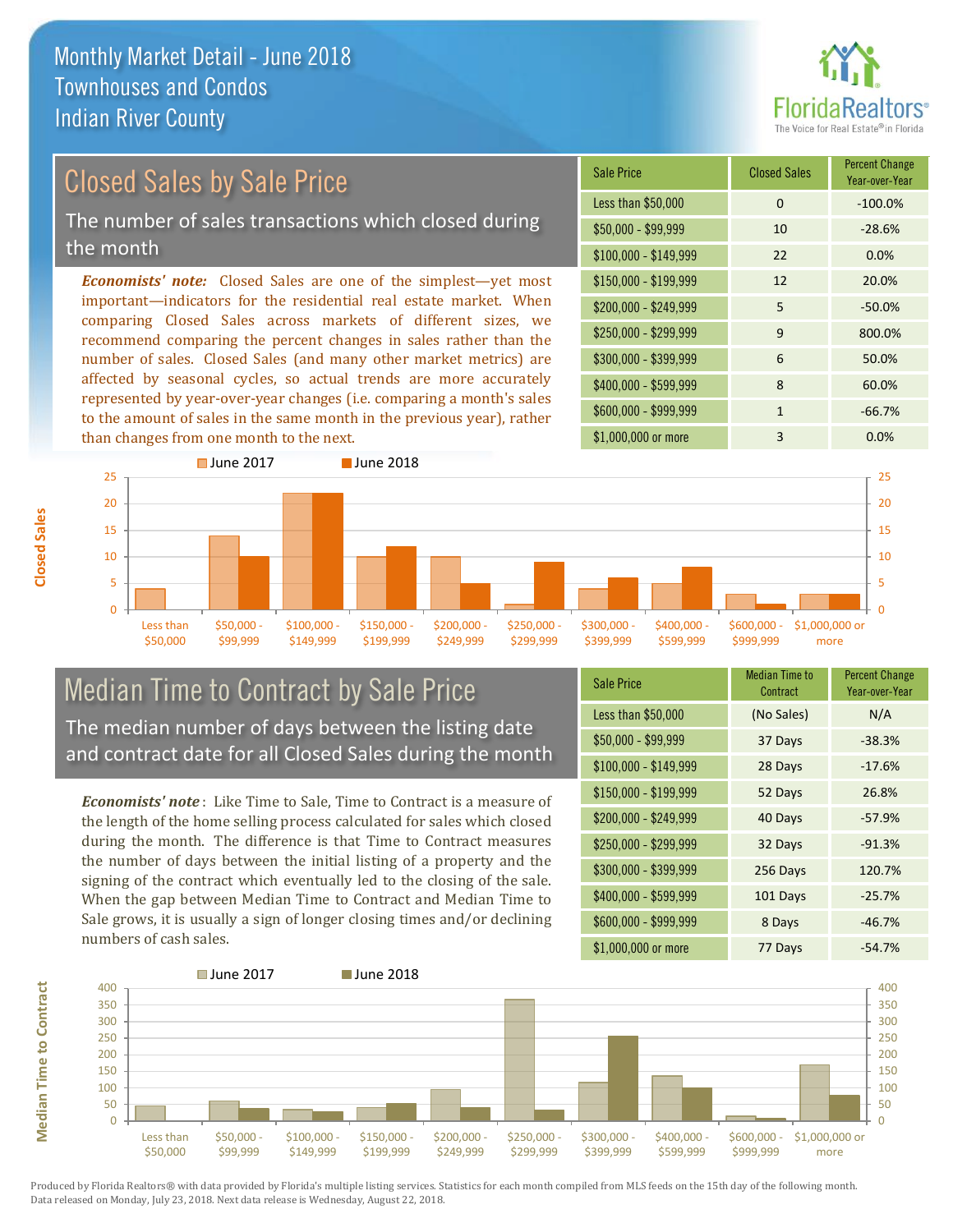

# New Listings by Initial Listing Price

The number of properties put onto the market during the month

*Economists' note:* New Listings tend to rise in delayed response to increasing prices, so they are often seen as a lagging indicator of market health. As prices rise, potential sellers raise their estimations of value—and in the most recent cycle, rising prices have freed up many potential sellers who were previously underwater on their mortgages. Note that in our calculations, we take care to not include properties that were recently taken off the market and quickly relisted, since these are not really *new* listings.

| <b>Initial Listing Price</b> | <b>New Listings</b> | <b>Percent Change</b><br>Year-over-Year |
|------------------------------|---------------------|-----------------------------------------|
| Less than \$50,000           | 0                   | $-100.0%$                               |
| \$50,000 - \$99,999          | 23                  | 35.3%                                   |
| $$100,000 - $149,999$        | 11                  | $-54.2%$                                |
| $$150,000 - $199,999$        | $\mathcal{P}$       | $-77.8%$                                |
| \$200,000 - \$249,999        | 8                   | 166.7%                                  |
| \$250,000 - \$299,999        | 4                   | $-50.0%$                                |
| \$300,000 - \$399,999        | 7                   | 75.0%                                   |
| \$400,000 - \$599,999        | 6                   | 200.0%                                  |
| \$600,000 - \$999,999        | 8                   | 14.3%                                   |
| \$1,000,000 or more          | 1                   | $-66.7%$                                |



### Inventory by Current Listing Price The number of property listings active at the end of the month

*Economists' note* : There are a number of ways to define and calculate Inventory. Our method is to simply count the number of active listings on the last day of the month, and hold this number to compare with the same month the following year. Inventory rises when New Listings are outpacing the number of listings that go off-market (regardless of whether they actually sell). Likewise, it falls when New Listings aren't keeping up with the rate at which homes are going off-market.

|  | <b>Current Listing Price</b> | Inventory | <b>Percent Change</b><br>Year-over-Year |
|--|------------------------------|-----------|-----------------------------------------|
|  | Less than \$50,000           | 0         | $-100.0%$                               |
|  | $$50,000 - $99,999$          | 42        | $-16.0%$                                |
|  | $$100,000 - $149,999$        | 49        | $-15.5%$                                |
|  | $$150,000 - $199,999$        | 34        | 6.3%                                    |
|  | \$200,000 - \$249,999        | 35        | 29.6%                                   |
|  | \$250,000 - \$299,999        | 36        | 24.1%                                   |
|  | \$300,000 - \$399,999        | 49        | 16.7%                                   |
|  | \$400,000 - \$599,999        | 53        | 26.2%                                   |
|  | \$600,000 - \$999,999        | 38        | 58.3%                                   |
|  | \$1,000,000 or more          | 24        | $-42.9%$                                |



Produced by Florida Realtors® with data provided by Florida's multiple listing services. Statistics for each month compiled from MLS feeds on the 15th day of the following month. Data released on Monday, July 23, 2018. Next data release is Wednesday, August 22, 2018.

**Inventory**